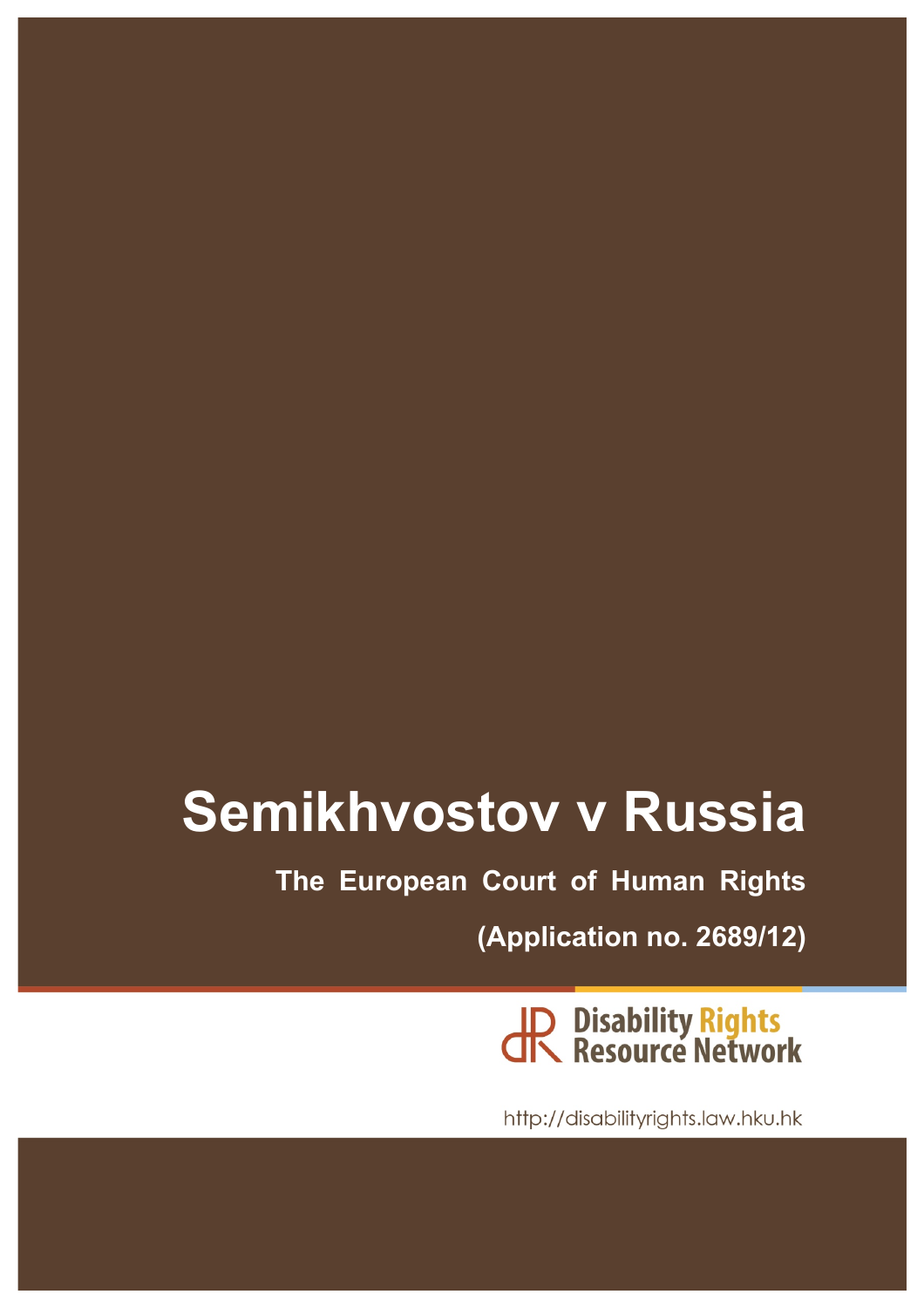### Semikhvostov v Russia





# **Quick Facts**

Applicant: Aleksandr Yuryevich Semikhvostov

#### **Member State: Russia**

**Court:** European Court of Human Rights

#### Date Decided: 14 January 2014

**Issues:** (1) Whether there is a violation of Article 13 of the European Convention on Human Rights due to the absence of effective domestic remedy to raise claims of inadequate conditions and failure to provide reasonable accommodation during detention; and

**(2)** Whether the failure to provide reasonable accommodations and independent mobility for disabled inmate is a violation of Article 3 since the applicant was alleged suffering from inhuman and degrading treatment.

**Case Synopsis:** The case was brought by a wheelchair-bound inmate, Mr. Semikhvostov. He alleged to have suffered from inhuman and degrading treatment at correctional facilities due to its unsuitable condition for inmates with disabilities and the denial of reasonable accommodation including a lack of independent access to prison facilities and lack of organized assistance with his mobility.

The Court concluded that the restrictions on the applicant's personal mobility in the facility and lack of reasonable accommodation during his three-year long detention violated Article 3, and the State's failure to provide with effective remedy and stop the degrading treat violated Article 13.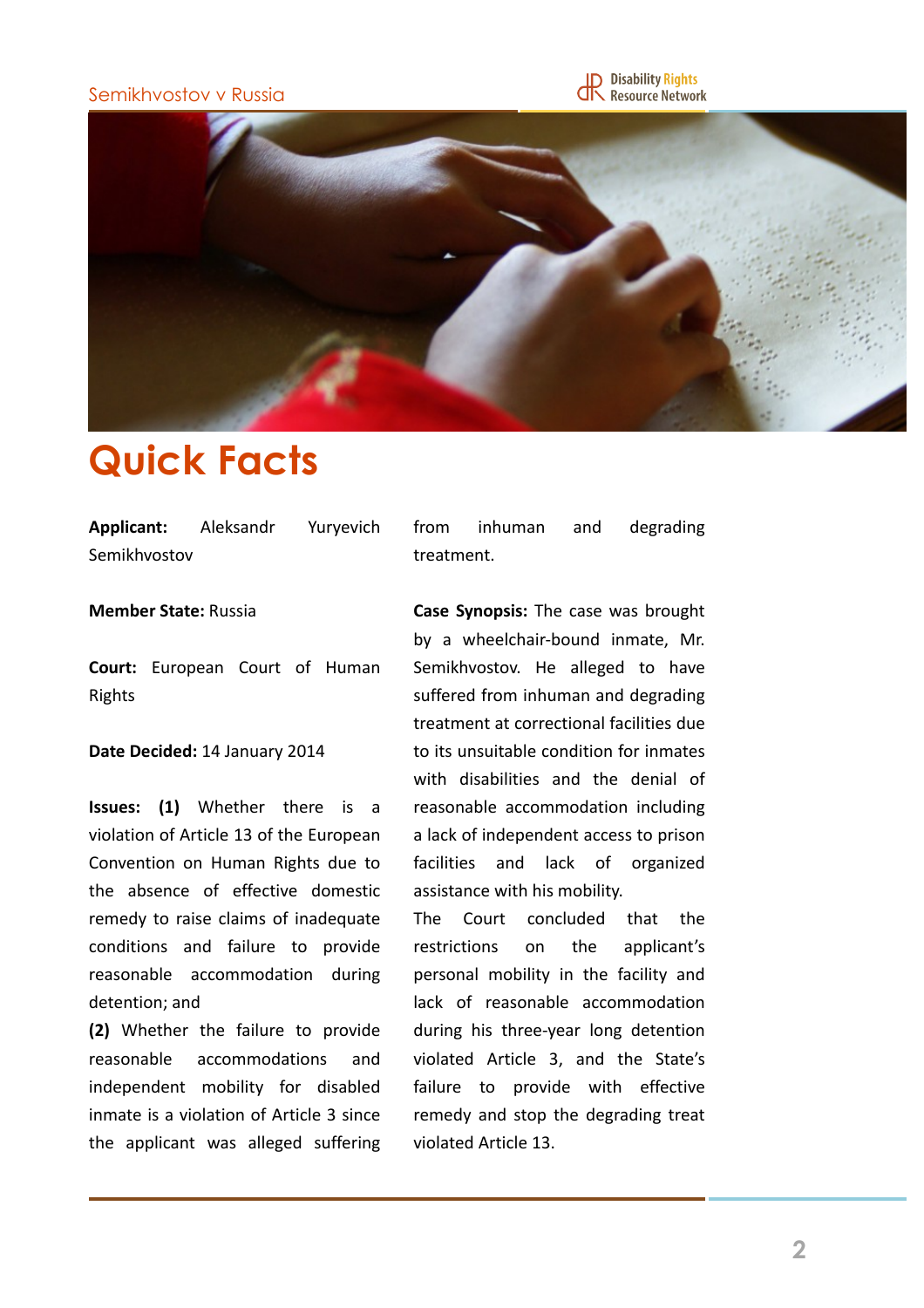# **Procedural Background**

### **Domestic Remedies**

The applicant lodged complains to prosecutors, the Service for the Execution of Sentences, the facility governor, Court application for early release.

#### **Admissibility**

The Court held that the issues were admissible and were highly related to case merits.

## **Case Summary**

Mr. Semikhvostov, a wheelchair-bound person with numerous health problems including complete paralysis of lower part of his body and extremely poor eyesight, was detained in a regular detention facility for 3 years. He complained that the detention unit was not equipped for wheelchair-bound inmates regarding its accessibility and assistance from authorities. He was at a huge disadvantage as regards to his access to general and sanitation facilities and highly dependent on the goodwill of his fellow inmates for his mobility and hygiene. During his detention, he lodged complaints with various authorities including the facility governor and prosecutor, and made repeated applications for early release due to his health condition. Yet, his application for early released was rejected since the facility failed to arrange a body-check for him, so the difficulties that he faced regarding personal mobility and assistance had not been improved until his release.

He brought a claim against the Russian Government in the European Court of Human Right, while the President of Chamber also granted leave to two NGOs to make a joint written submission on the related issues.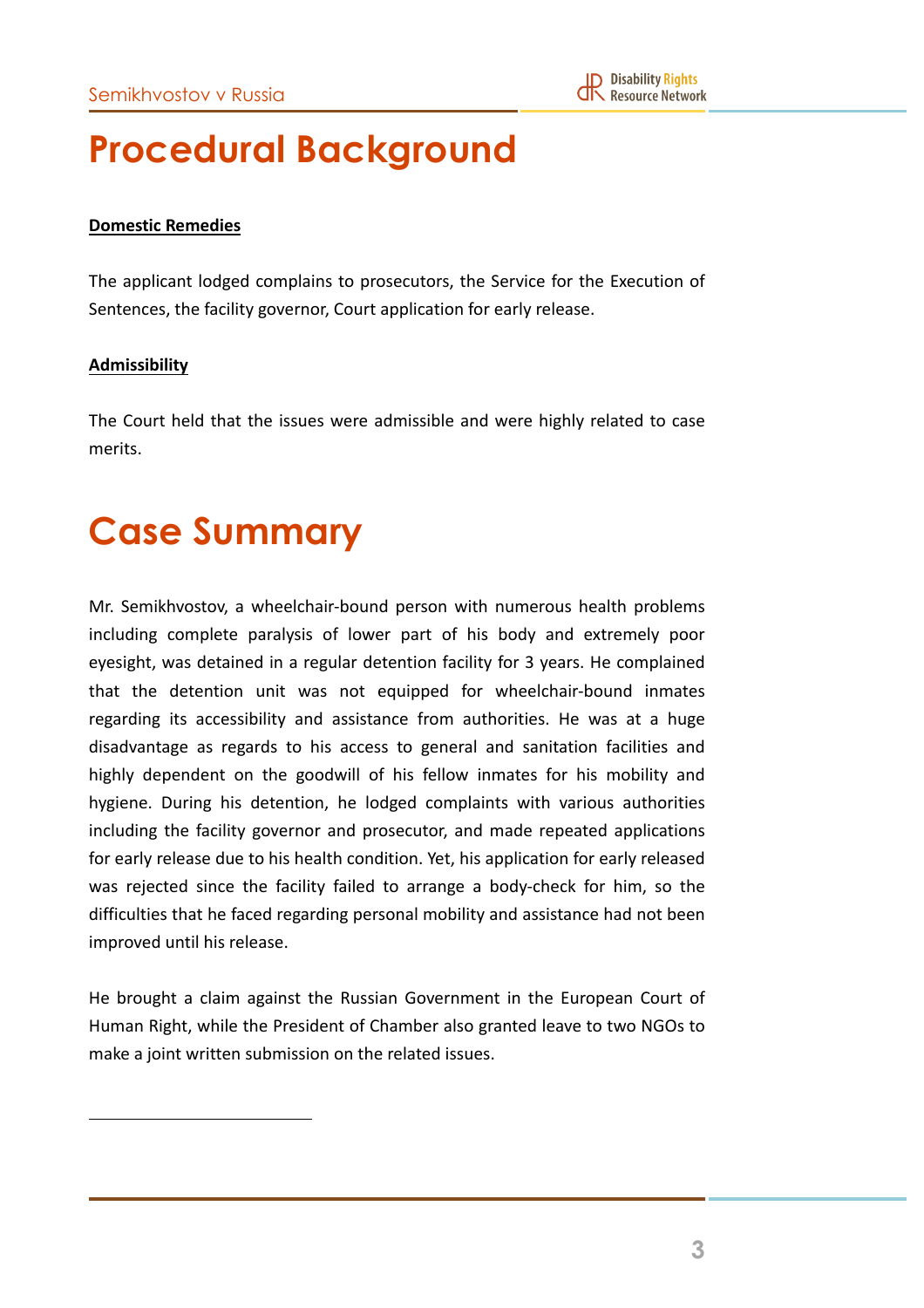### **Violation of Article 3 of the Convention**

Apart from ill-treatment involving intense physical or mental suffering, the court summarized several authorities to show what would be considered as "inhuman and degrading treatment" under Article 3.

First of all, showing a lack of respect or diminishing of other's human dignity is characterized as degrading treatment, as held in *Pretty v the United Kingdom*. Although Article 3 cannot be a general principle to release detainees on health grounds, it is the State's duty to demonstrate special care to correspond to the special needs resulting from the prisoners' disabilities, and ensure prisoners are detained in conditions which are compatible with respect for human dignity, as held by the Court in *Farbtuhs v Latvia* (judgment available only in French). If the State leaves people with serious physical disabilities to rely on his cellmates for assistance for daily necessities, it would amount to degrading treatment, as established in *Engel v Hungary*.

Applying the above principles, the court found that there is a violation of Article 3 of the Convention. The applicant's ability to use facilities outside the dormitory building was severely restricted and the accessibility of the sanitation facilities raises a particular concern. The State's measure, providing him with a special toilet chair, did not improve applicant's condition and failed to demonstrate special care to the applicant's need. Meanwhile, he was still highly depending on his inmates' assistance who have not been trained nor had the necessary qualifications. The State did not take the necessary steps to remove the environmental and attitudinal barriers or provide any organized assistance, which seriously impeded the applicant's ability to participate in daily activities and precluded his integration. This caused him unnecessary and avoidable mental and physical suffering, diminishing his human dignity, which amounted to inhuman and degrading treatment.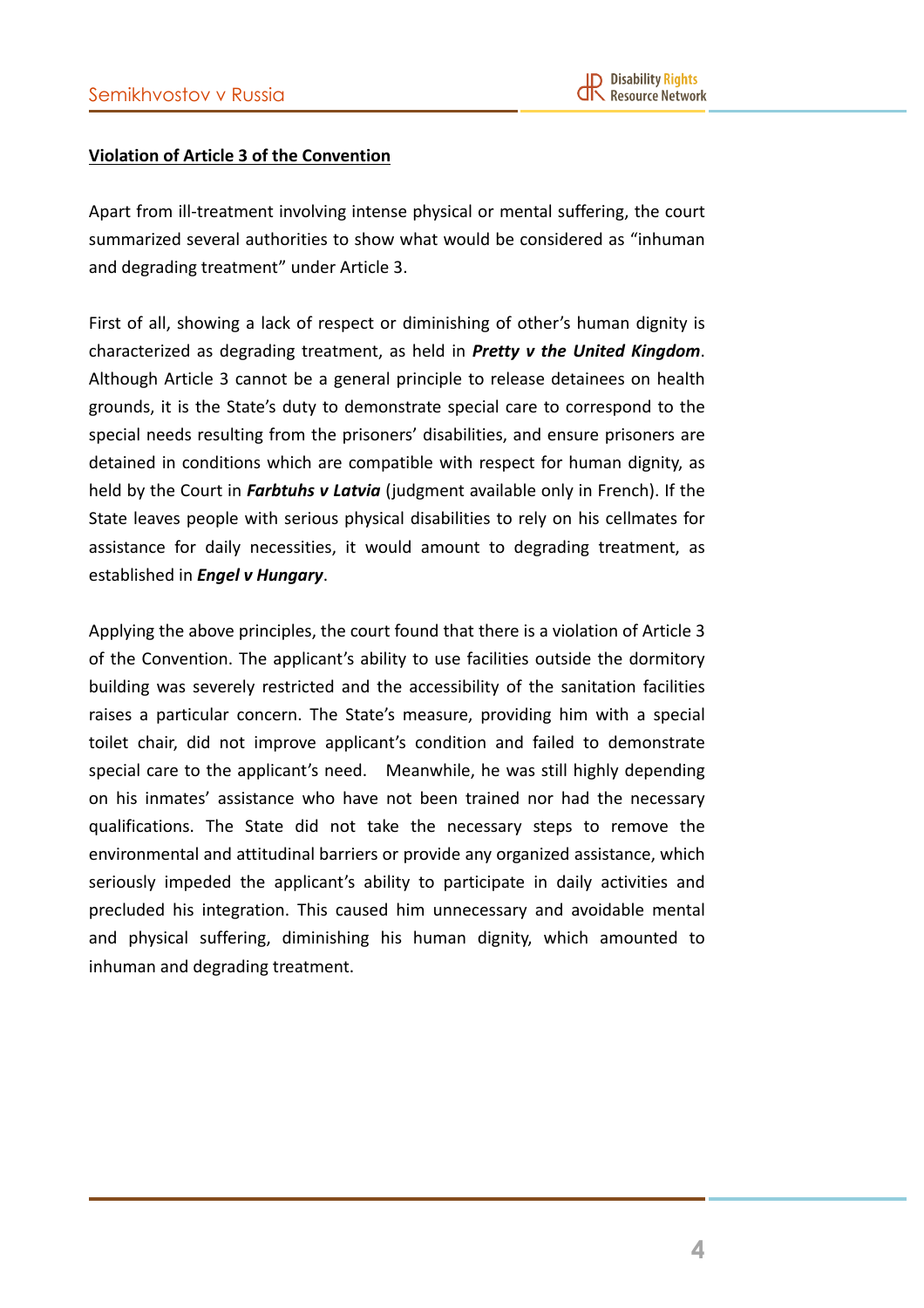### **Violation of Article 13 of the Convention**

Article 13 stated that applicants should have resources to remedies that are available and sufficient to afford redress in respect of breaches alleged. The existence of remedies in question must be sufficiently not only in theory but also in practice and by law. However, applying to the present case, the court had noted that the domestic legal avenues cannot offer the applicant any redress other than purely compensatory award; and cannot put an end to an on-going violation. At the same time, other non-legal measures, such as complains received by the facility governor and prosecutors, do not have binding powers to make decisions to improve the complaint's situation. With the State government failing to explain a systematic procedures to handle with disabled inmates' complaints and none of the remedies employed by the applicant constituted an effective remedy, the court held that the State government's failure to stop the on-going violation of the Convention i.e. Article 3 in present case, is a violation of Article 13 of the Convention.

# **Significance**

This judgment highlighted the denial of reasonable accommodations for disable inmates as a central issue resulting in inhuman and degrading condition; and also pointed out that mere compensatory award would not be sufficient as effective domestic remedy. It is significant that the European Court of Human Rights had taken up reasonable accommodation in its jurisprudence, and it represented a step toward increased CRPD recognition and compliance. It is a positive sign that the Court is adopting the key concept of "reasonable accommodation".